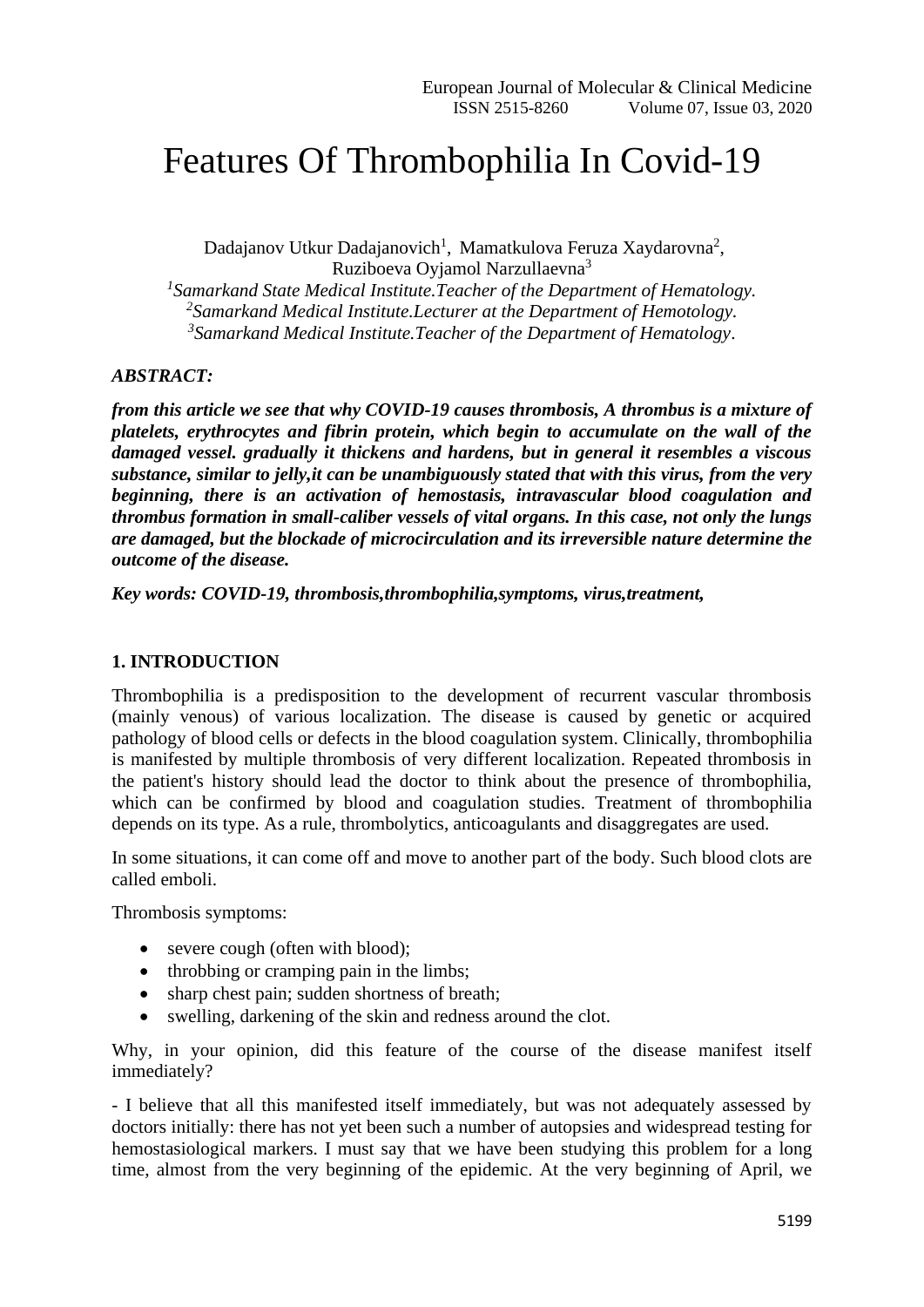published a paper based on the first observations of our Chinese colleagues. The work was titled "COVID-19 and disseminated intravascular coagulation syndrome." It had an extremely wide resonance, since even then doctors began to understand the role of the blood coagulation system in the infectious process.

What is the mechanism of thrombus formation in covid-19 and does it differ from this process in other pathologies?

- This is a very difficult question. Today, it can be unambiguously stated that with this virus, from the very beginning, there is an activation of hemostasis, intravascular blood coagulation and thrombus formation in small-caliber vessels of vital organs. In this case, not only the lungs are damaged, but the blockade of microcirculation and its irreversible nature determine the outcome of the disease.

Late initiation of anticoagulant therapy is an unfavorable factor. Moreover, this process of intravascular coagulation in the capillaries of the lung plays an important role in the development of acute respiratory distress syndrome (ARDS), which everyone is talking about. But not everyone grasped the connection between intravascular coagulation and ARDS from the very beginning.

In the Western literature, the term "pulmonary intravascular coagulation" even appeared. In almost all cases, the activation of the systemic inflammatory response takes place. This is a general biological reaction, which is especially manifested in response to infection, viral pathogens. International organizations have recognized that coronavirus infection is sepsis.

On the other hand, the International Organization for Thrombosis and Hemostasis in the absolute number of cases recognized the presence of DIC in severe patients with COVID-19. The combination of sepsis and coagulopathy is septic shock. Even Chinese colleagues pointed out that in 92% of cases, patients die from septic shock. Of course, it cannot be denied that along with the virus, the cause of septic shock can be the addition of a secondary bacterial infection. In patients with COVID-19 and disorders in the hemostatic system, as a rule, hyperferritinemia occurs, which occurs in critical conditions as a reactant of the acute phase of inflammation and is characterized by a cytokine storm due to hyperactivation of macrophages and monocytes. As a result, a large amount of ferritin is produced - a complex protein complex that plays the role of the main intracellular iron depot in humans and animals. In this case, it is always an acute phase protein, a marker of severe inflammation, and not at all an indicator of iron overload, as one might think at first glance.

Thus, cytokine and thrombotic storms aggravate the patient's condition and determine the severity. But there are also peculiarities. Perhaps, with COVID-19, fibrinolysis is primarily damaged - part of the hemostasis system, which ensures the process of destruction of already formed blood clots, thereby performing a protective function of preventing clogging of blood vessels with fibrin clots.

Hence the fibrinating syndrome with a lower incidence of hemorrhagic complications. And from here the prospect of using thrombolytics opens up, which is now being talked and written about so much. And for the first time our American colleagues proposed such a scheme.

But there are many people with blood clotting disorders. Now, during the epidemic, difficult times have come for them.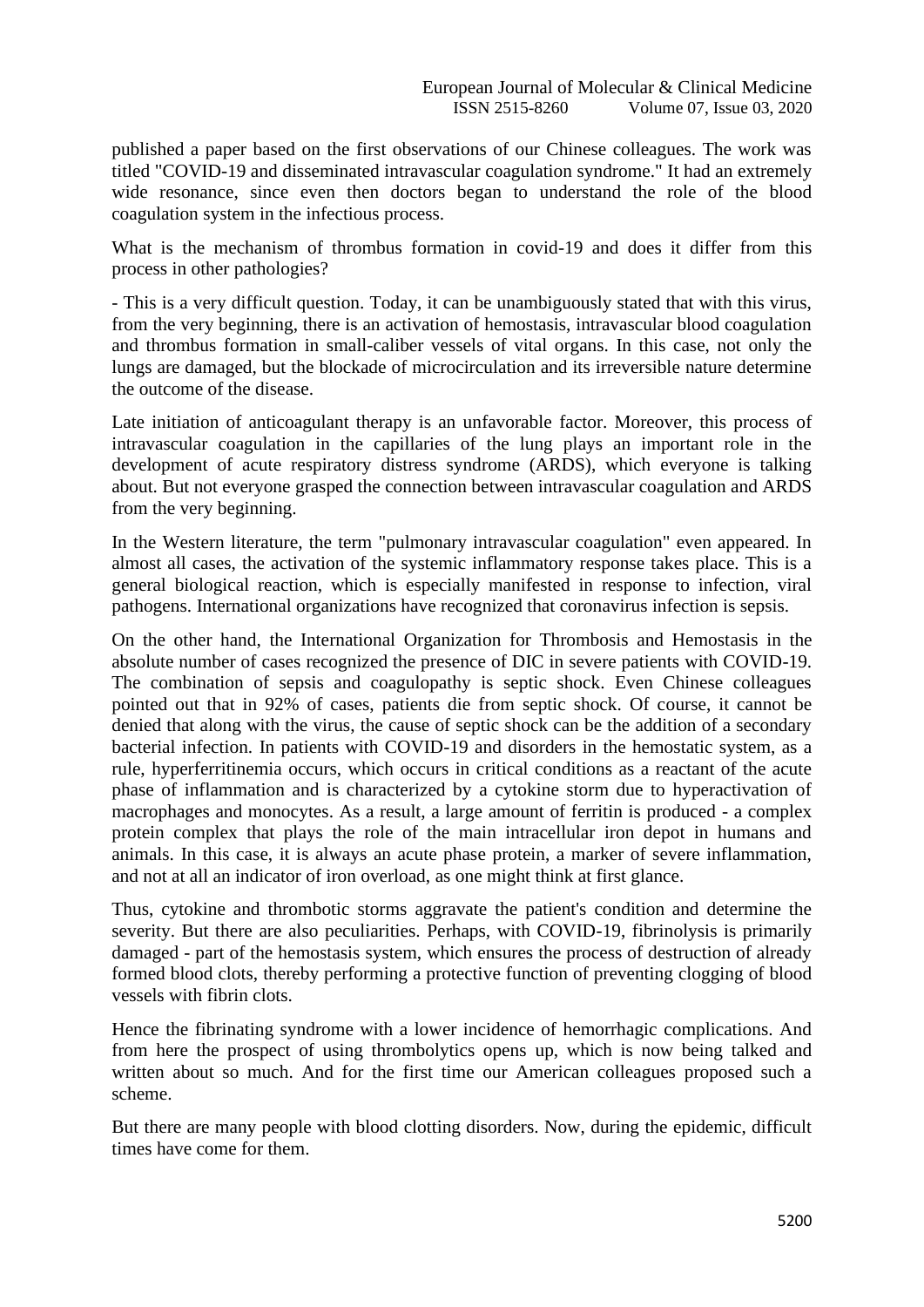This is true. In our population there are people not only with obvious, but also with latent disorders of hemostasis, predisposing to thrombosis - genetic thrombophilia, antiphospholipid syndrome and a number of other diseases, accompanied by excessive activation of the hemostasis system; as well as people with a high readiness for a super-inflammatory response (congenital factors and a number of rheumatological and immune diseases). Now it is important for them to control their condition, and doctors do not forget about it.

Finally, COVID-19 is blood clotting. This is, in fact, the virus-mediated NET-os model, which characterizes the close relationship of biological processes such as inflammation and thrombus formation. Neutrophils and their extracellular neutrophil traps (NET) play a huge role in the development of so-called immune-thrombosis. This is one of the priority research areas today, which we are now developing together with our students, including foreign colleagues.

It so happened that, largely and thanks to our efforts (lectures and publications), most obstetricians today are aware that pregnancy is a state of so-called physiological hypercoagulability, and these patients are often prescribed anticoagulants during pregnancy. However, further research is required to judge the incidence of thrombosis in pregnant women with COVID-19.

In general, it must be said that most of the complications of pregnancy are either caused or combined with a high thrombogenic potential. Genetic factors of blood clotting, especially antiphospholipid syndrome, are risk factors for a huge number of pregnancy complications intrauterine fetal death, IVF failures, intrauterine fetal growth retardation, and premature placental abruption, which leads to severe thrombohemorrhagic complications, and finally, thrombosis and thromboembolism.

Therefore, of course, one can expect that in the context of COVID-19, these complications could pose an even greater danger. After all, the virus can be a factor that activates blood clotting factors. Of course, generalizing studies are needed here, but even now our individual observations indicate that the risk of such complications is increasing.

The problem of risk factors is very important here. The fact is that, in addition to visible diseases such as diabetes or hypertension, there are invisible diseases that we often do not even suspect about. In recent years, the doctrine of genetic thrombophilia has become widespread. Globally, it is up to about 20 percent of people who carry some form of genetic thrombophilia.

You can live with this for a hundred years, but if an infection, an injury occurs, an operation is performed, the patient may die from thromboembolism, even if the operation is performed at the highest technical level. The reason for this is latent genetic thrombophilia, a mutation that makes the carrier at high risk for blood clots.One of the forms of thrombophilia - the socalled hyperhomo-cysteinemia, which can be either acquired or genetically determined, can also be an important factor in thrombosis, heart attacks, and strokes. And now there is evidence that hyperhomo-cysteinemia is aggravated by SARS-CoV2 infection.

Accordingly, the risk group includes all those who have elevated levels of homocysteine in the blood, but the person may not know about it. Therefore, we have now begun a large-scale study to identify these risk groups, to isolate various forms of thrombophilia in patients with COVID-19. Our goal is to find out if these people are at risk for developing severe complications of the new coronavirus infection.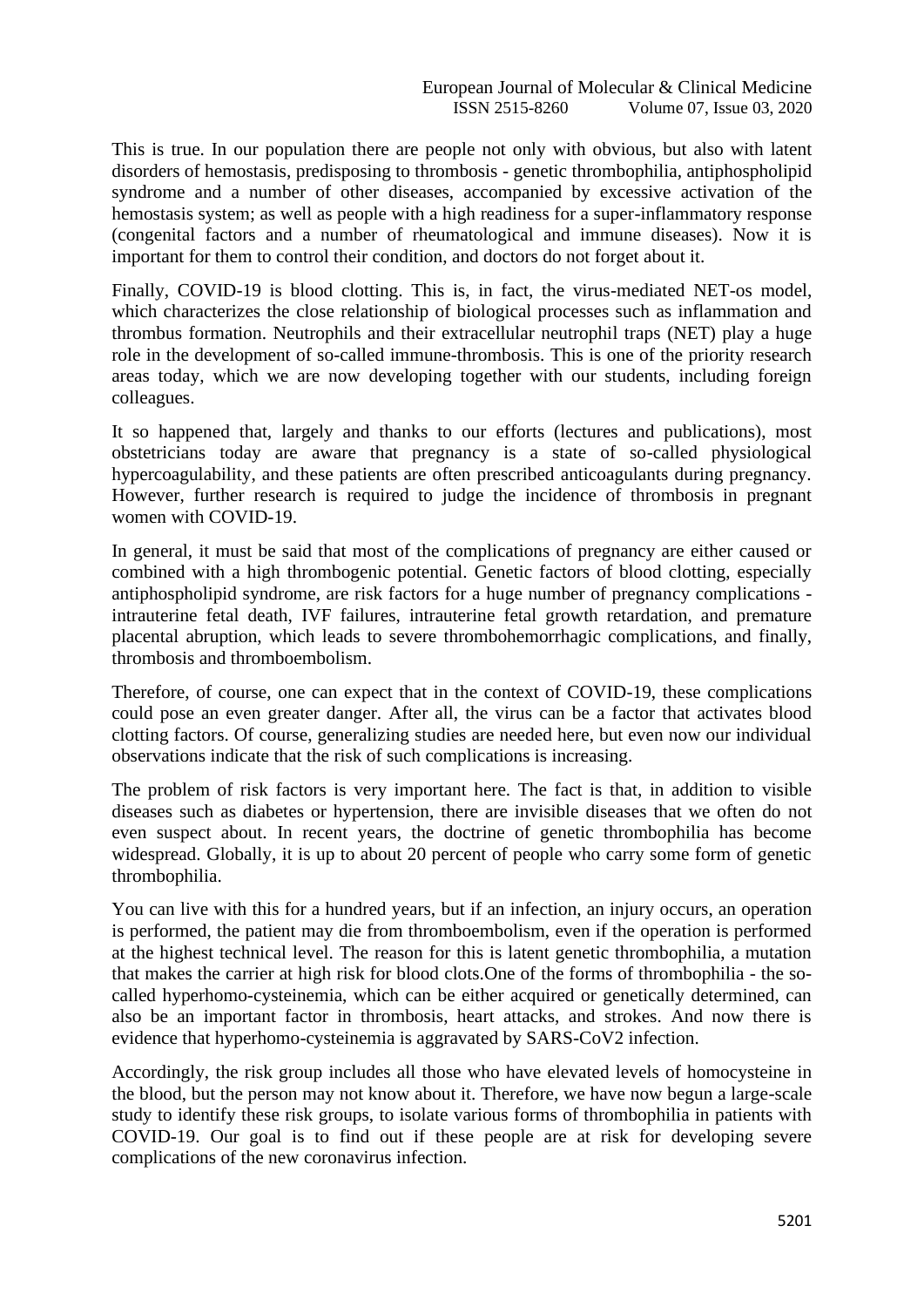The high contagiousness of the virus and a large number of involuntarily sick people "allows" the virus to identify people with an initial clear or latent predisposition to thrombosis. These are patients not only with genetic thrombophilia or antiphospholipid syndrome, but also with diabetes mellitus, obesity, rheumatic diseases and other pathological conditions associated with increased coagulation and / or inflammation.

The emergence and spread of the corona virus infection (COVID-19), which caused the pandemic, entailed dramatic changes in all spheres of human life, actually transforming the system of social relations. These changes also affected crime, opening up new criminal opportunities and ways of committing illegal actions and, in addition, acting as a kind of impetus for traditional (common) crimes.

It should be noted that law enforcement agencies, including internal affairs agencies, were forced to respond promptly to emerging criminal threats under the conditions of restrictions imposed in the state - the self-isolation regime.

In this regard, the approaches to the organization and tactics of the implementation of the main directions of combating crime, including its prevention, also required changes. It seems that it is precisely this area of activity of the internal affairs bodies that requires the development and application of effective approaches to its implementation during the period of restrictive measures in order to prevent the commission of specific crimes.

So, during the period of self-isolation of citizens, the emphasis in the implementation of forms of preventive exposure shifted towards the use of non-contact (mediated) preventive measures, mainly of an informational and educational nature [1]. In addition, the direction of the preventive activities of law enforcement agencies has changed - the use of measures of victimological prevention.

Note that the peculiarity of the implementation of victimological prevention in conditions caused by coronavirus infection is the fact that it is difficult to identify specific individuals or even categories of citizens against whom crimes may be committed.

In this regard, preventive (victimological) work should be carried out with a wide coverage of the population, for example, dividing it into groups according to age criterion: minors, young people, adults, elderly people.

Depending on the characteristic behavioral characteristics determined by the possible needs in conditions of self-isolation and potential criminal threats for these age categories, it is necessary to develop and implement individual measures of victimological prevention.

Another important feature of the implementation of these measures during the period of selfisolation will be the predominantly remote method of their implementation using the capabilities of information and telecommunication systems, as well as the media.

The substantive side of the implemented measures of victimological prevention is to inform citizens, first of all, about the possible spheres and methods of committing crimes, the characteristic behavioral characteristics of criminals used in the commission of criminal acts by means.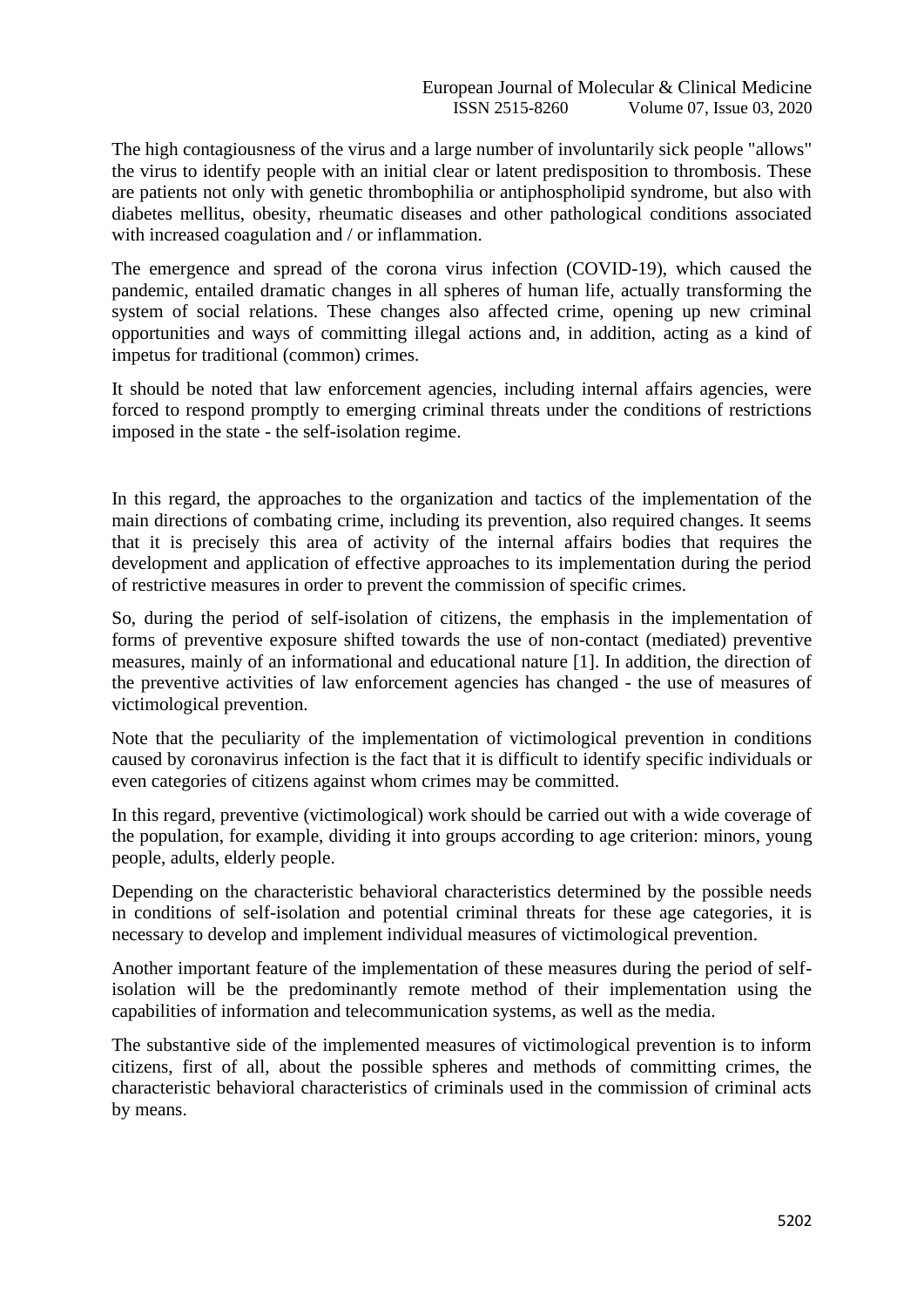It seems that in order to implement effective victimological prevention in the context of the spread of coronavirus infection, it is necessary to timely predict the emergence of potential criminal threats to citizens.

Thus, it can be stated that during the period of the self-isolation regime, the implementation of various fraudulent schemes is possible (trade in ineffective or falsifiedbathroom drugs and medical equipment, telephone fraud, as well as fraudulent actions using bank cards and Internet technologies), criminal actions against minors in the process of uncontrolled communication on the Internet, crimes committed on a domestic basis.

In addition, the so-called street crimes, primarily robberies and robberies, form a separate group of criminal encroachments in the context of the spread of the pandemic. In order to prevent these crimes during the period of restrictive measures, it is advisable to implement traditional methods that deter criminals from committing criminal acts - patrolling in places of possible crime (with the involvement of employees of non-core units and public law enforcement formations), since the presence of police officers on the route has , in the conditions under consideration, has a greater preventive potential than the presence of CCTV cameras, which only later allow the identification and arrest of the offender.It should be noted that the development of effective preventive measures in a self-isolation regime is possible only in the process of interdepartmental interaction at the regional and federal levels.

For example, it would be advisable to introduce information notifications for citizens about possible criminal threats on the Gosuslugi portal, send mass CMC notifications, and introduce interactive Internet services for organizing the leisure of minors during the period of infection.Thrombophilia is a disease of the blood system, manifested in impaired hemostasis and a tendency to thrombosis. The manifestations of thrombophilia are multiple and recurrent thrombosis of various localization, often occurring after physical stress, surgery, injury, in connection with pregnancy. The consequences of thrombophilia are deep vein thrombosis, myocardial infarction, kidney, stroke, pulmonary embolism, often leading to death.

Thrombophilia is a widespread pathology. According to some authors, about 40% of the adult population suffers from some form of thrombophilia. There is a constant increase in the number of thrombosis due to a number of factors: "aging" of the population, physical inactivity, the presence of chronic diseases, etc.

Thrombophilia is a disease that belongs to several areas of medicine. The study of violations of blood properties in thrombophilia is engaged in hematology, diagnosis and treatment of venous thrombosis - phlebology, and removal of blood clots from arterial vessels is performed by vascular surgeons.

When a blood clot forms, normal blood flow is disrupted, which can lead to the development of dangerous complications. Thrombosis of cerebral vessels can cause ischemic stroke, thrombosis of coronary vessels causes the development of myocardial infarction, with thrombosis of the main arteries of the extremities, there is a threat of tissue necrosis, leading to amputation.

Thrombosis of the veins and arteries of the intestinal mesentery (mesenteric vessels) causes intestinal necrosis and the development of peritonitis due to perforation of the necrotic area of the intestine. Micro thrombosis of the placenta vessels can lead to malnutrition of the ovum and spontaneous abortion. With deep vein thrombosis of the lower extremities, there is a risk of blockage of the pulmonary artery by a detached thrombus (pulmonary embolism), and in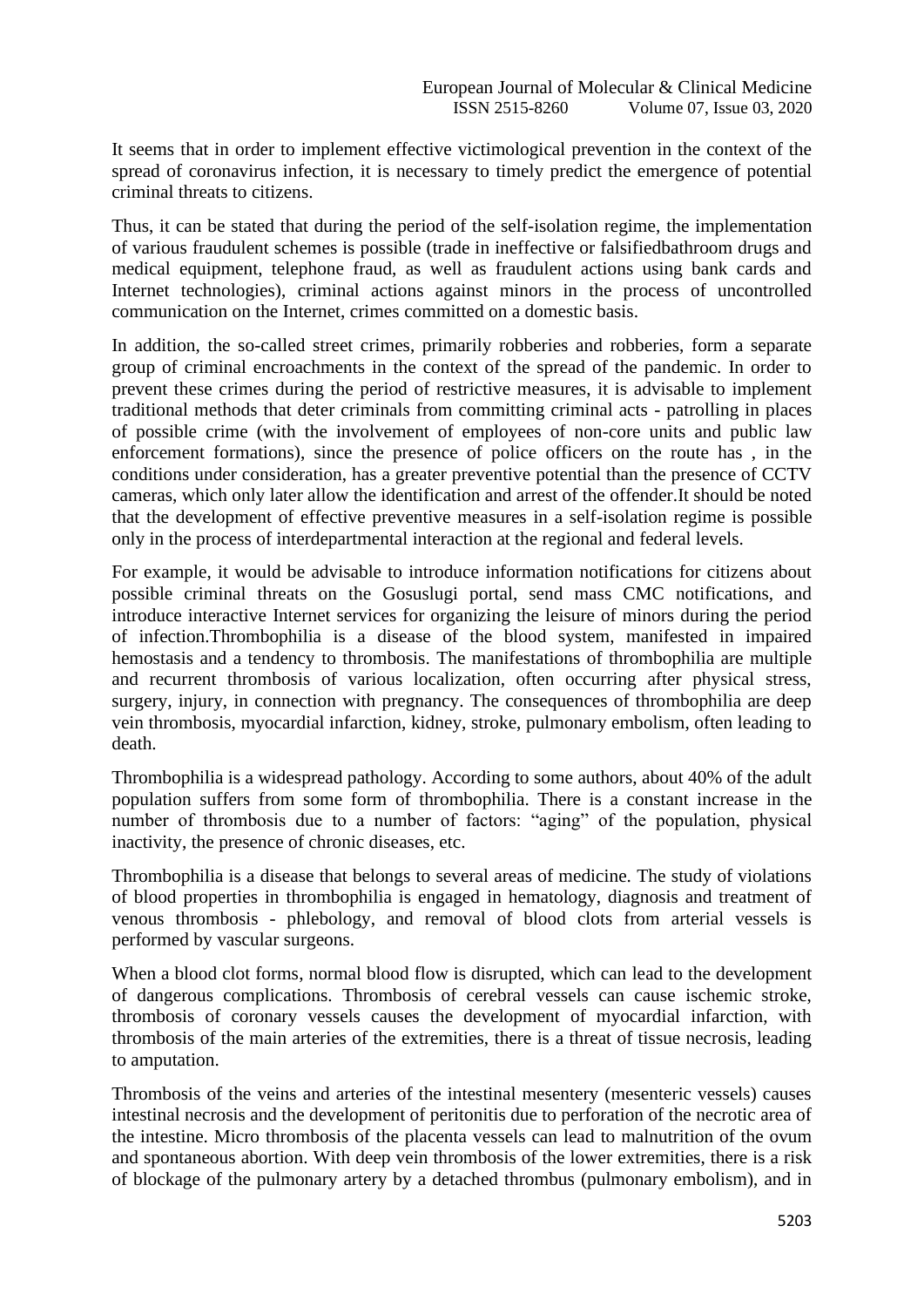the long-term period, the risk of developing chronic venous insufficiency increases. According to international statistics, the number of deep vein thrombosis of the lower extremities is constantly growing.

Currently, the frequency of treatment for phlebothrombosis is 150 cases per 100 thousand people per year.The risk of developing thrombophilia increases in the presence of a genetic predisposition (hereditary thrombophilia), certain acquired blood diseases (thrombocytosis, etitremia, antiphospholipid syndrome), atherosclerosis, malignant neoplasms, atrial fibrillation, varicose veins of the lower extremities, a number of autoimmune diseases, arterial hypertension.The likelihood of developing thrombophilia increases after a stroke or heart attack. The risk of blood clots increases after injuries and surgical interventions, with prolonged inactivity, with obesity, during pregnancy, when taking hormonal contraceptives. Smoking is a risk factor. Thrombophilia develops more often in patients of older age groups.

There are two main groups of thrombophilia.

1. Thrombophilia caused by a violation of the cellular composition and rheological properties of blood. The following conditions lead to the development of this group of thrombophilia:

- thickening of the blood, excess of corpuscular elements (thrombocythemia, erythrocytosis, polycythemia);
- change in the shape of red blood cells (sickle cell anemia);
- increased plasma viscosity (cryoglobulinemia, Waldenstrom's disease, myeloma).

2. Thrombophilia resulting from primary hemostasis disorders.

This group includes conditions caused by an excess or deficiency of coagulation factors.All types of blood disorders and defects in the blood coagulation system can be either congenital or acquired.The clinical manifestations of thrombophilia in the formation of a specific thrombus depend on the site of the lesion, the degree of circulatory disorders and the presence of concomitant (background) pathology. Thrombophilia is evidenced by multiple thrombosis of various localization, organ infarctions that develop in relatively young patients, thromboembolism in the pulmonary artery basin.

The diagnosis of thrombophilia is made on the basis of a tendency to recurrent formation of blood clots of different localization, family history (hereditary predisposition), characteristic laboratory test results. Patients with venous thrombosis usually seek help from a phlebologist.

The presence of repeated thrombosis in the anamnesis allows the doctor to suspect thrombophilia and to prescribe appropriate laboratory tests. Laboratory tests are carried out in two stages. First, the most common types and groups of thrombophilia are determined, then confirmatory highly specialized studies are performed.In the treatment of thrombophilia, it is often necessary to simultaneously solve two problems: to take measures to combat thrombosis and to treat the underlying disease that led to the recurrent formation of blood clots. thrombosis treatment consists in the appointment of thrombolites.

With thrombophilia caused by a violation of the cellular composition and rheological properties of the blood, patients are prescribed antiplatelet agents and anticoagulants (dipyridamole, acetylsalicylic acid).

Hirudotherapy (treatment with leeches) is used, various methods of hemodilution (thrombocytopheresis, erythrocytopheresis).